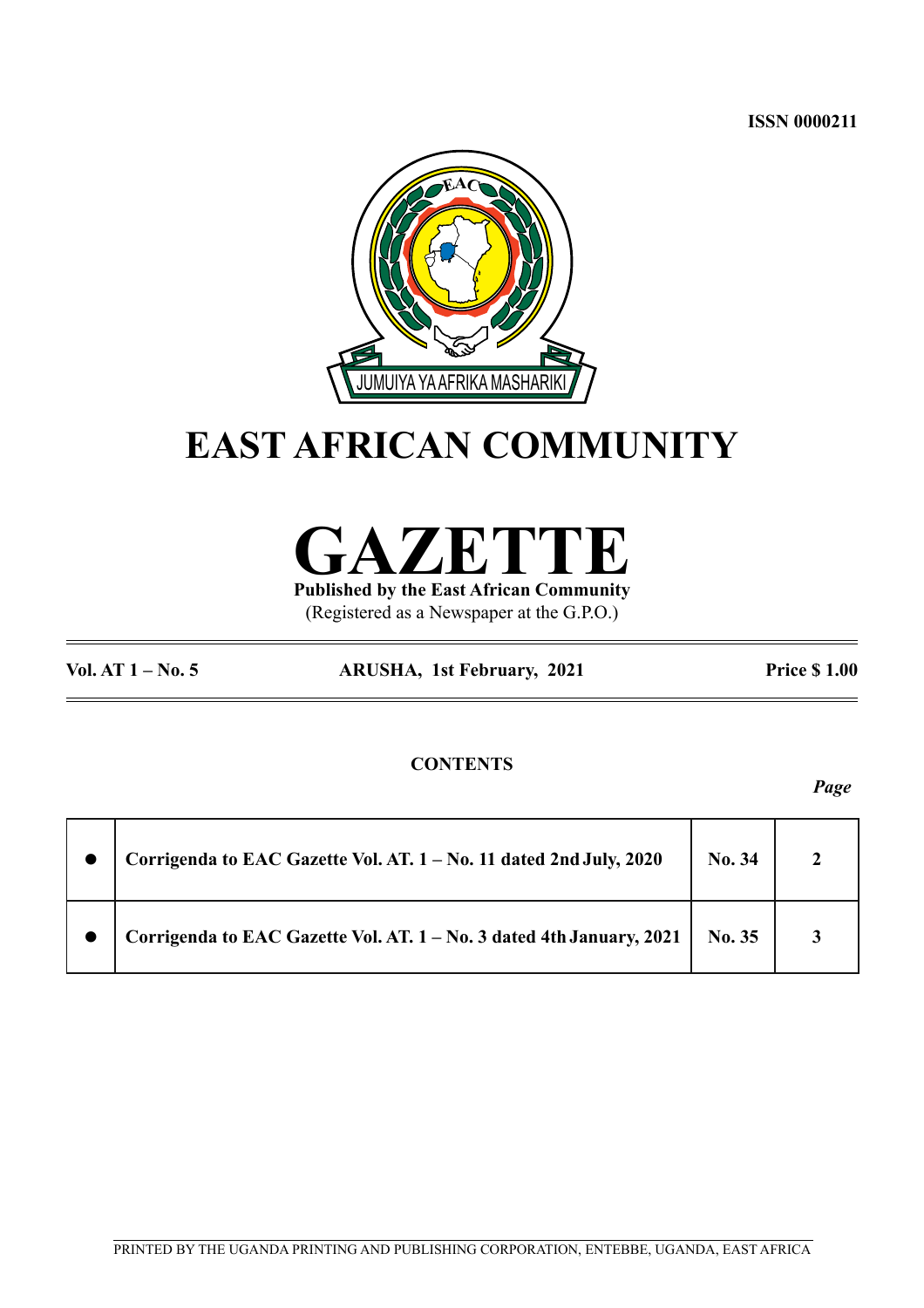Legal Notice No. EAC/34/2021.

#### **THE EAST AFRICAN COMMUNITY CUSTOMS MANAGEMENT ACT 2004**

## **LEGAL NOTICE**

#### **CORRIGENDA**

**Corrections are hereby made to the EAC Gazette Vol. AT. 1 – No. 11 dated 2nd July 2020;**

### 1. **Legal Notice No. EAC/106/2020 to;**

- (i) replace HS Code 4819.20.00 with 4819.20.10; and
- (ii) replace HS Code 4823.90.00 with 4823.90.90.

**HON. DR. VINCENT BIRUTA** *Chairperson Council of Ministers*